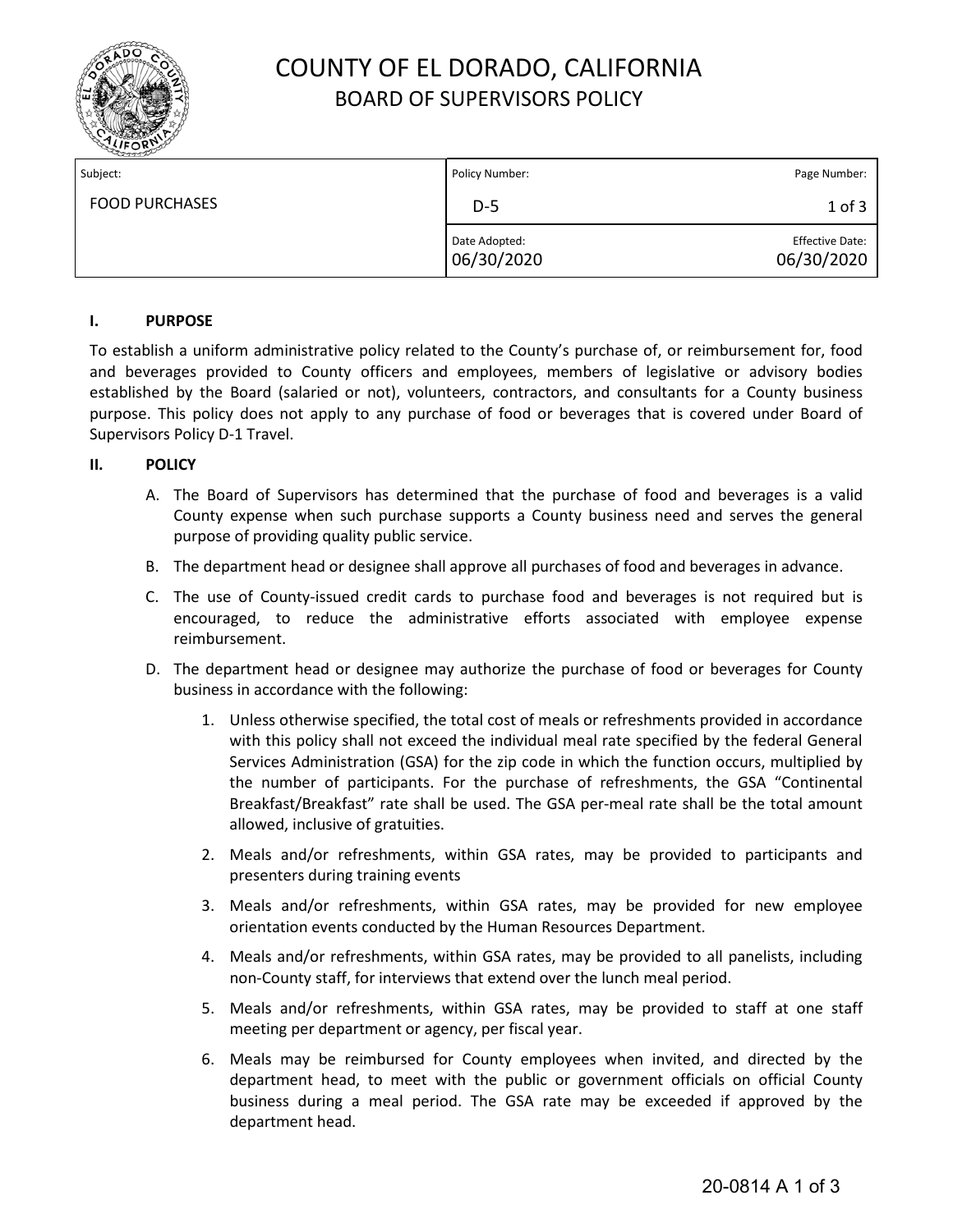

# COUNTY OF EL DORADO, CALIFORNIA BOARD OF SUPERVISORS POLICY

| Subject:              | Policy Number:              | Page Number:                         |
|-----------------------|-----------------------------|--------------------------------------|
| <b>FOOD PURCHASES</b> | $D-5$                       | $2$ of $3$                           |
|                       | Date Adopted:<br>06/30/2020 | <b>Effective Date:</b><br>06/30/2020 |

- 7. Meals and/or refreshments, within GSA rates, may be provided when County officials host the public or government officials on official County business.
- 8. Meals and/or refreshments, within GSA rates, may be provided to an employee when the department head has determined that the employee must work during a meal period in order to maintain continuity of operations or to otherwise safeguard County resources or property.
- 9. Advance authorization is not required for meals or refreshments provided to County staff, volunteers, clients, or other individuals in emergency situations, including but not limited to, the following:
	- a.Search and Rescue operations conducted by the Sheriff's Office
	- b.Extraditions or other law enforcement activities conducted by the Sheriff's Office, District Attorney, or Probation Department
	- c. Protective Services activities conducted by the Health and Human Services Agency
	- d.Deployment of the Emergency Operations Center (EOC)

It may not always be feasible to stay with GSA rates in emergency situations. Exceeding the per-person, per-meal GSA rate in an emergency shall not be grounds for non-payment of a department's claim or reimbursement request.

The Board hereby finds that emergency purchases of meals and beverages, as determined by the department head, are essential to County operations and/or the preservation of life and property and directs the Auditor-Controller to process payment expeditiously. In the event of any question of the emergency nature of an expense, the Chief Administrative Officer shall make the final determination.

- E. The following expenses may not be authorized:
	- 1. Alcoholic beverages
	- 2. Bottled drinking water for routine, daily consumption by employees, when tap water is available. This does not apply to emergency situations or to workers in the EOC.
	- 3. Meals or beverages for personal benefit, with no demonstrated public purpose.
- F. The department head shall be responsible for ensuring that sufficient appropriations are available and that all purchases pursuant to this policy conform to County policy, including but not limited to, Board of Supervisors Policy D-2 County Credit Cards.
- G. Each department head shall provide an annual report of food and beverage expenditures to the Chief Administrative Officer, within sixty (60) days following the end of the fiscal year. The report shall include, at a minimum, the following information:
	- 1. Description of the expenditure, i.e. "breakfast, lunch, dinner, or refreshments."